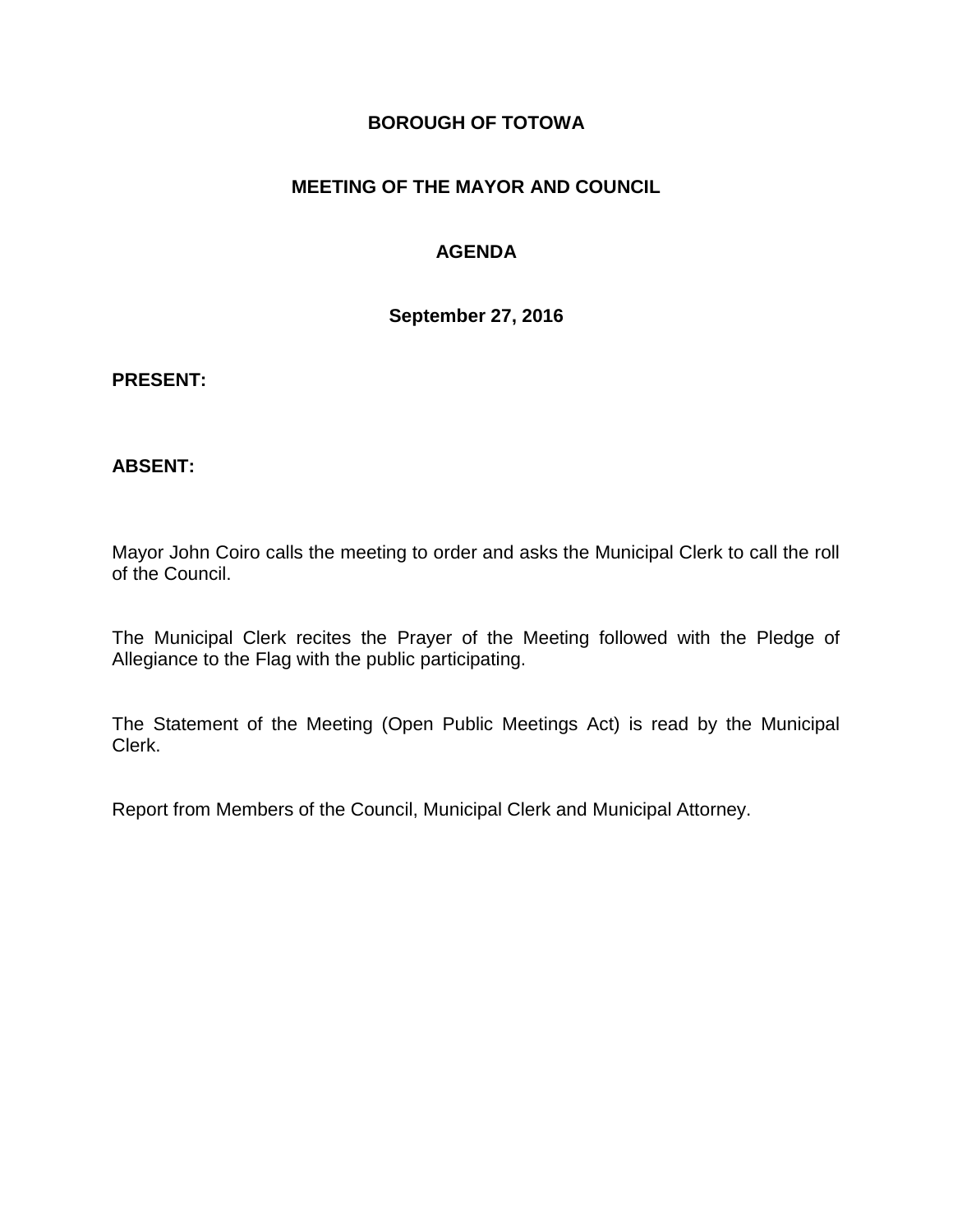Minutes of the Mayor and Council for the meeting of September 13, 2016.

# **COMMITTEE ON FINANCE: PICARELLI, D'ANGELO, FONTANELLA.**

Resolution No. 2016-20 for the payment of bills.

Resolution authorizing the Treasurer to issue refunds to various property owners due to overpayment of 3<sup>rd</sup> Quarter 2016 taxes.

Resolution Of The Mayor And Council Of The Borough Of Totowa Authorizing Settlement Of The 2012, 2013, 2014, 2015 And 2016 Tax Appeals Entitled Adam-King Properties LLC v. Borough Of Totowa, Docket Nos.: 004840-2012; 001570-2013; 001992-2014; 001962-2015; 001010-2016 Of The Tax Assessment Of Block 179.01, Lot 1, Known As 55 King Road In The Borough Of Totowa, Passaic County, New Jersey.

# **COMMITTEE ON PUBLIC SAFETY: PUGLISE, FONTANELLA, BUCHER.**

Grade increase for Patrolman Sean Williams from Grade 5 to Grade 4.

Letter of resignation from School Crossing Guard George Bruno.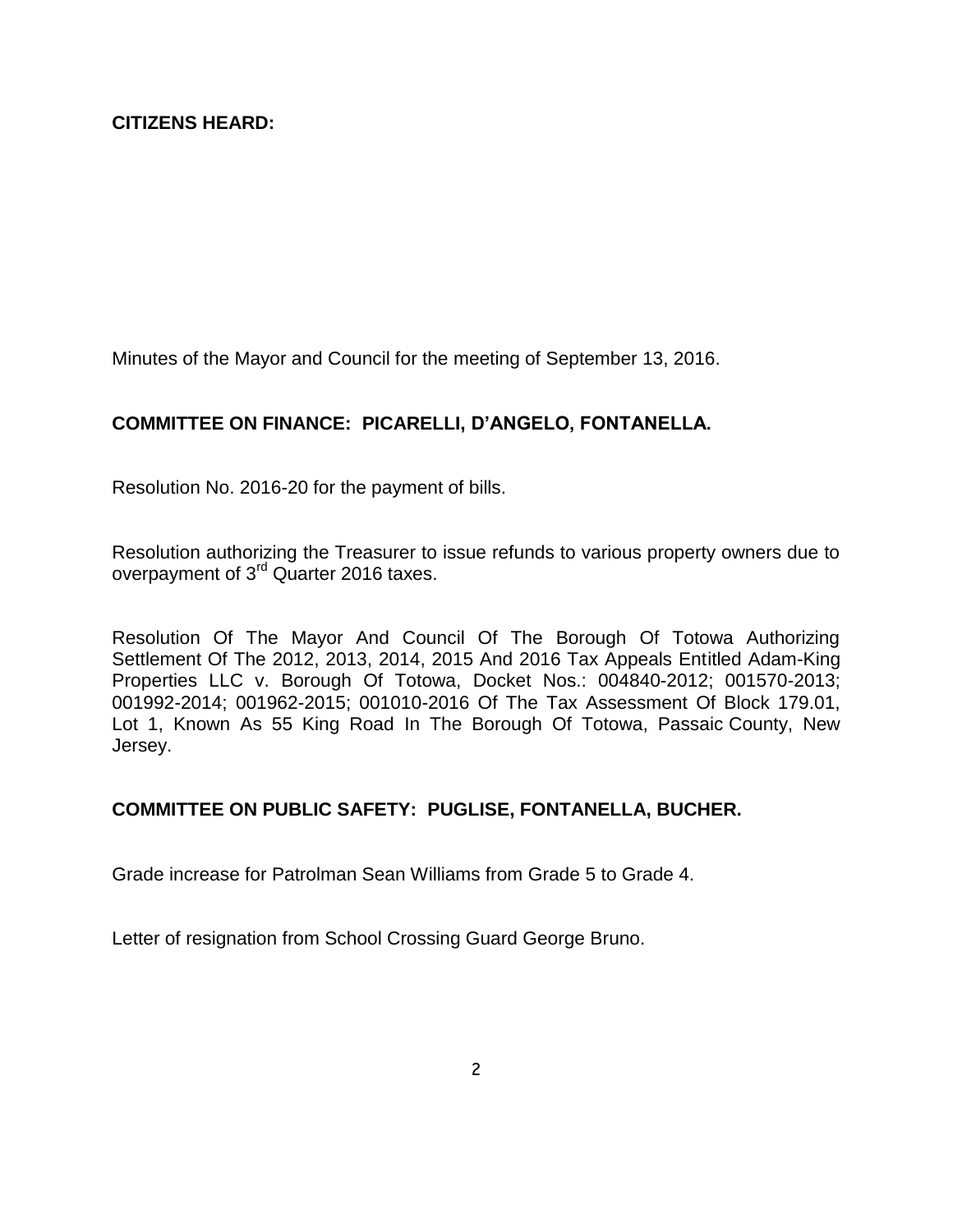Letter from AAA North Jersey inviting the Mayor and Police Chief to attend the 2016 AAA Community Traffic Safety Awards Luncheon on Wednesday, October 26, 2016 at 11:00 a.m. at The Brownstone.

Letter from Matt Linda thanking Detective Sergeant Carmen Veneziano for the professional manner and courtesy shown during the difficult time of informing him of the passing of his son.

### **COMMITTEE ON PUBLIC WORKS: D'ANGELO, PUGLISE, ANDRIANI.**

Authorize the Borough Clerk and Borough Attorney to prepare the specs and advertise for the receipt of bids for the demolition of five homes for the CDBG-DR program.

Accept the bids for the Purchase and Delivery of Fire Hydrants.

Resolution to award the contract for the Purchase and Delivery of Fire Hydrants.

Resolution Authorizing The Purchase And Delivery Of One Toro Groundsmaster 360 4WD And Accessories.

### **COMMITTEE ON ENG. & PUB. PROPERTY: FONTANELLA, ANDRIANI, D'ANGELO.**

Accept the bids for the Purchase and Delivery of Decorative Wreaths.

Resolution to award the contract for the Purchase and Delivery of Decorative Wreaths.

Letter from the Totowa Deborah Chapter requesting permission to use the Municipal Parking Lot on Sunday, October 16, 2016 for a fundraiser to Atlantic City.